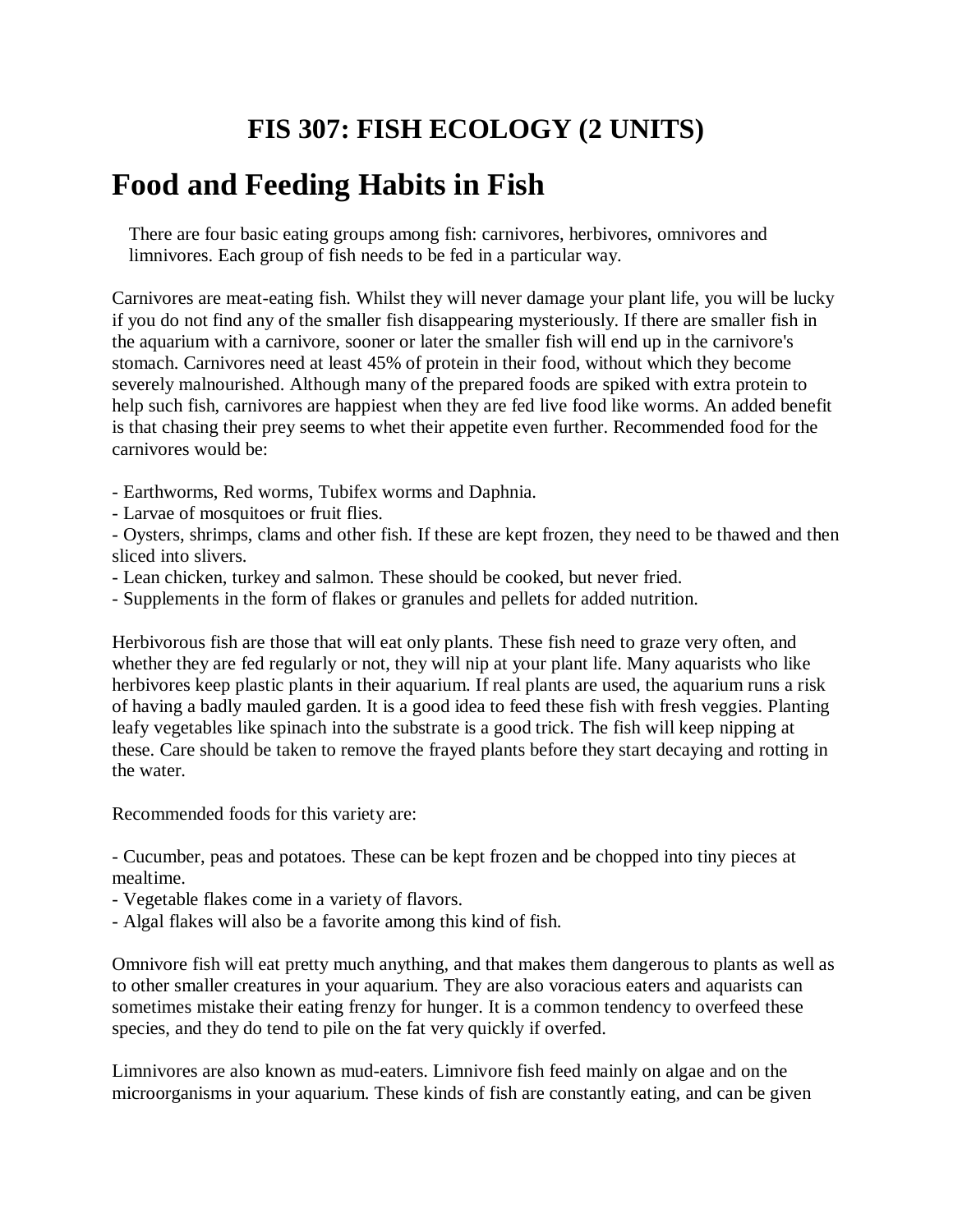pellets and algae based foods.

Proper feeding practices are a matter of habit. They require some amount of patience, observation and consideration. Understanding your fish and appreciating the differences between the different species help a lot when you feed them. The type of food, the culture conditions and the individual fish will all affect the quantity of food you should provide. In nature, there may be times when an adult fish starves for a day or two, or even for longer periods of time. The younger fish need more frequent feedings than the older ones. The fry have their own feeding needs.

Most feeding problems arise due to overfeeding. More food also means more waste. The excess food will putrefy and degrade the water quality. Under gravel filters can get clogged with uneaten food wastes. Frequent water changes along with cleaning of decorations, rearranging of plants etc will help to control the debris collection in the aquarium. Loaches, catfish and other common bottom-feeding fish will help keep the aquarium clean.

Deficiencies in vitamins can cause stunted growth, loss of appetite, cloudy eyes, weakness or tumors in fish. For this reason it is advisable to give your fish vitamin supplements from time to time. No supplement should be left too long in your water. Adding any unnatural substance into your aquarium should be followed up by a water change in a day or two. This will keep the fish as well as the beneficial bacterial colony thriving.

## NICHE CONCEPT

Every organism has a place to live in nature, a functional role in that place, and a complex set of adaptations for reproducing its kind. On the surface, this observation might seem to be obvious, even trivial. However, in order to understand our biological world—the biosphere, how it operates and ultimately how to protect it—we need to understand at a deep level how organisms interact with each other and with their physical environment.

In this chapter we will examine further some of the concepts that ecologists use to organize their thoughts about the ways in which organisms use their environment, relate to each other, and assemble into communities or ecosystems. The most fundamental and perhaps most difficult of these concepts is that of the **ecological niche**. A niche refers to the way in which an organism fits into an ecological community or ecosystem. Through the process of natural selection, a niche is the evolutionary result of a species' morphological (morphology refers to an organism's physical structure), physiological, and behavioral adaptations to its surroundings. A **habitat** is the actual location in the environment where an organism lives and consists of all the physical and biological resources available to a species. The collection of all the habitat areas of a species constitutes its **geographic range**. We will examine each of these concepts in turn using a historical approach where appropriate and discuss how these ideas can help us to understand the issues of modern conservation biology.

### **GEOGRAPHICAL RANGES**

One of the first things that people noticed as they started to study and write about the world was that when they visited different parts of the earth they found different species. In fact, most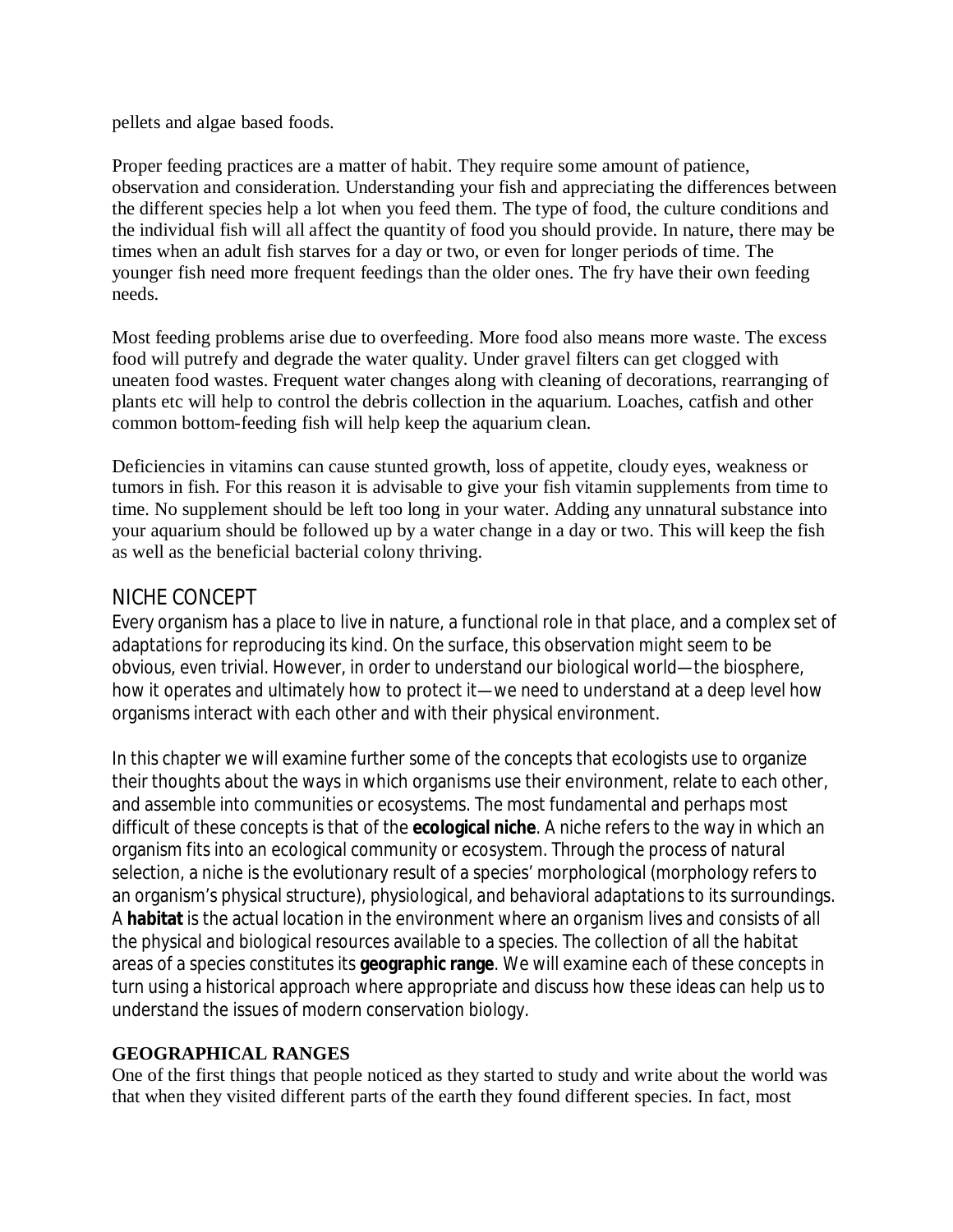species have limited distributions. Giraffes, for example, are found only in Africa, koalas only in Australia, and lemurs only in Madagascar. If we choose a particular species, plot a point on a map of the world for every place in which it is found, and then draw a line surrounding all of the points, we will have delimited its geographical range. Figure 7.1 is a range map for three species found in the United States. Some species, such as the Devil's Hole pupfish that only lives in one particular desert spring, have a geographical range of just a few square meters; others (e.g., human beings) range over most of the land area of the earth. Most species, though, have intermediate-sized distributions, as does the bighorn sheep.

# **Food Chains and Food Webs**

Every organism needs to obtain energy in order to live. For example, plants get energy from the sun, some animals eat plants, and some animals eat other animals.

A food chain is the sequence of who eats whom in a biological community (an ecosystem) to obtain nutrition. A food chain starts with the primary energy source, usually the sun or boiling-hot



**Sample Food Chains** 

## "What's for dinner?"

@EnchantedLearning.com

deep sea vents. The next link in the chain is an organism that make its own food from the primary energy source -- an example is photosynthetic plants that make their own food from sunlight (using a process called **photosynthesis**) and chemosynthetic bacteria that make their food energy from chemicals in hydrothermal vents. These are called **autotrophs** or **primary producers**.

Next come organisms that eat the autotrophs; these organisms are called **herbivores** or **primary consumers** -- an example is a rabbit that eats grass.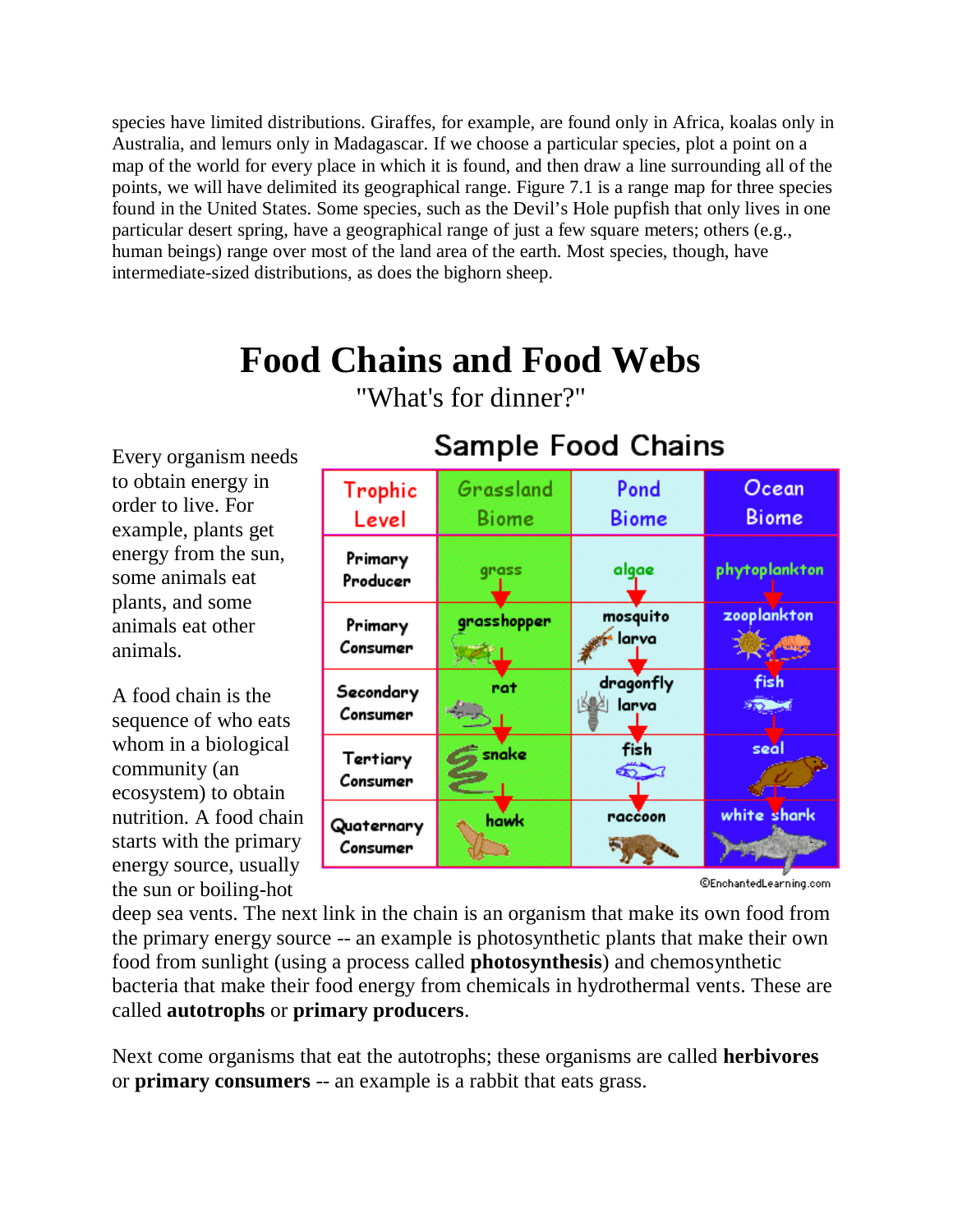The next link in the chain is animals that eat herbivores - these are called **secondary consumers** -- an example is a snake that eat rabbits.

In turn, these animals are eaten by larger predators -- an example is an owl that eats snakes.

The tertiary consumers are are eaten by **quaternary consumers** -- an example is a hawk that eats owls. Each food chain end with a **top predator**, and animal with no natural enemies (like an alligator, hawk, or polar bear).

The arrows in a food chain show the flow of **energy**, from the sun or hydrothermal vent to a top predator. As the energy flows from organism to organism, energy is lost at each step. A network of many **food chains** is called a **food web**.

## **Trophic Levels:**

The trophic level of an organism is the position it holds in a food chain.

- 1. **Primary producers** (organisms that make their own food from sunlight and/or chemical energy from deep sea vents) are the base of every food chain - these organisms are called **autotrophs**.
- 2. **Primary consumers** are animals that eat primary producers; they are also called **herbivores** (plant-eaters).
- 3. **Secondary consumers** eat primary consumers. They are **carnivores** (meateaters) and **omnivores** (animals that eat both animals and plants).
- 4. **Tertiary consumers** eat secondary consumers.
- 5. **Quaternary consumers** eat tertiary consumers.
- 6. Food chains "end" with top predators, animals that have little or no natural enemies.

When any organism dies, it is eventually eaten by **detrivores** (like vultures, worms and crabs) and broken down by **decomposers** (mostly bacteria and fungi), and the exchange of energy continues.

Some organisms' position in the food chain can vary as their diet differs. For example, when a bear eats berries, the bear is functioning as a primary consumer. When a bear eats a plant-eating rodent, the bear is functioning as a secondary consumer. When the bear eats salmon, the bear is functioning as a tertiary consumer (this is because salmon is a secondary consumer, since salmon eat herring that eat zooplankton that eat phytoplankton, that make their own energy from sunlight). Think about how people's place in the food chain varies - often within a single meal.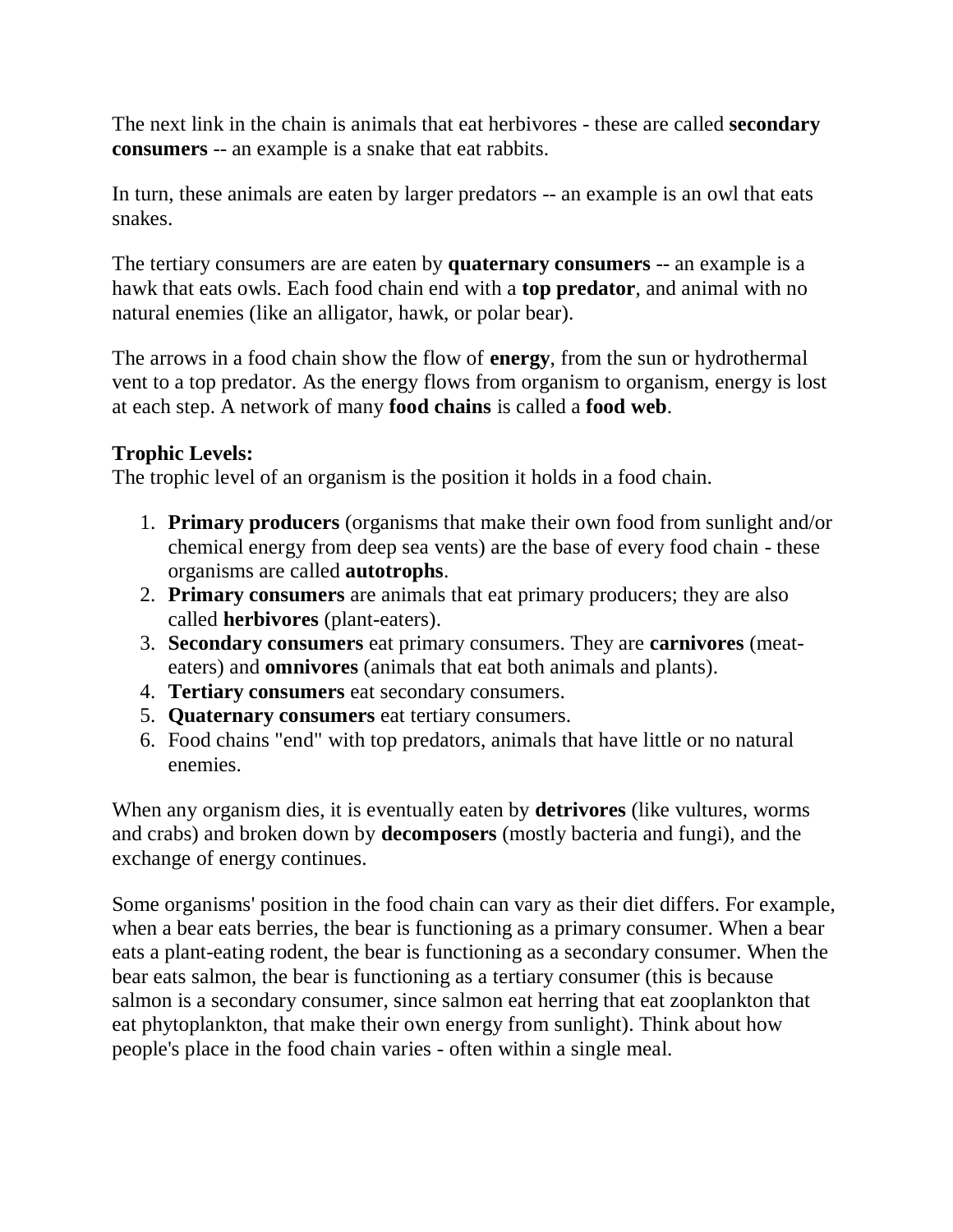

**Numbers of Organisms:**

In any food web, energy is lost each time one organism eats another. Because of this, there have to be many more plants than there are plant-eaters. There are more autotrophs than heterotrophs, and more planteaters than meat-eaters. Although there is intense competition between animals,

there is also an interdependence. When one species goes extinct, it can affect an entire chain of other species and have unpredictable consequences. herbivores, decreasing the herbivore population. It then becomes harder and harder for the carnivores to find herbivores to eat, and the population of carnivores decreases. In this way, the carnivores and herbivores stay in a relatively stable equilibrium, each limiting the other's population. A similar equilibrium exists between plants and plant-eaters.

## **Reproductive Behaviour and Life Cycle of Nile Tilapia**

## **Nile Tilapia: Life History and Biology**

The Nile tilapia (O. niloticus) was one of the first fish species cultured. Illustrations from Egyptian tombs suggest that Nile tilapia were cultured more than 3,000 years ago. Tilapia have been called ÒSaint PeterÕs fishÓ in reference to biblical passages about the fish fed to the multitudes. The Nile tilapia is still the most widely cultured species of tilapia in Africa.

Positive aquacultural characteristics of tilapia are their tolerance to poor water quality and the fact that they eat a wide range of natural food organisms. Biological constraints to the development of commercial tilapia farming are their inability to withstand sustained water temperatures below 50 to 52o F and early sexual maturity that results in spawning before fish reach market size. Following is a discussion of the characteristics and culture of nonhybrid tilapia.

## *Taxonomy*

ÒTilapiaÓ is the generic name of a group of cichlids endemic to Africa. The group consists of three aquaculturally important genera Ð Oreochromis, Sarotherodon and Tilapia. Several characteristics distinguish these three genera, but possibly the most critical relates to reproductive behavior. All tilapia species are nest builders; fertilized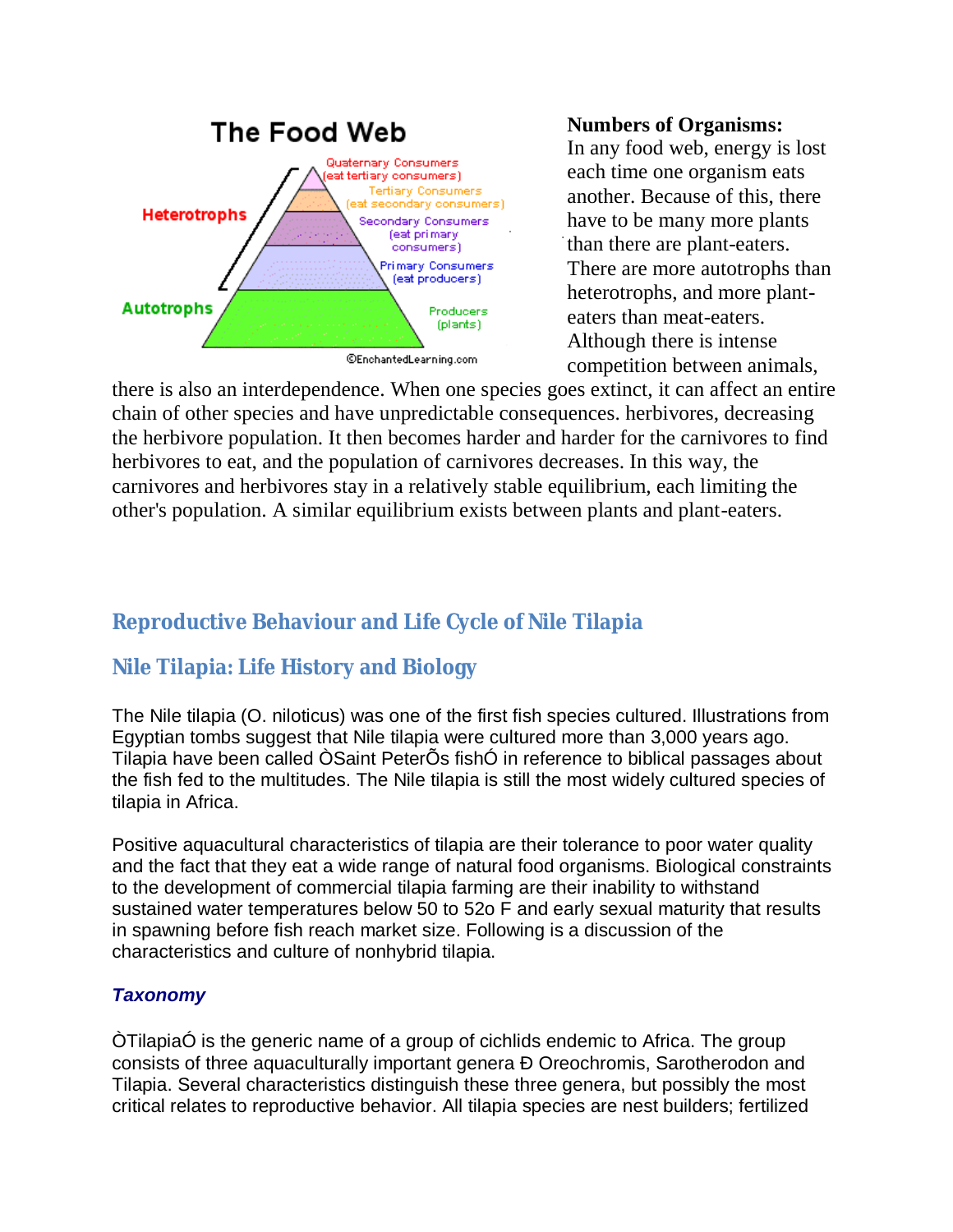eggs are guarded in the nest by a brood parent. Species of both Sarotherodon and Oreochromis are mouth brooders; eggs are fertilized in the nest but parents immediately pick up the eggs in their mouths and hold them through incubation and for several days after hatching. In Oreochromis species only females practice mouth brooding, while in Sarotherodon species either the male or both male and female are mouth brooders.

During the last half century fish farmers throughout the tropical and semi-tropical world have begun farming tilapia. Today, all commercially important tilapia outside of Africa belong to the genus Oreochromis, and more than 90 percent of all commercially farmed tilapia outside of Africa are Nile tilapia. Less commonly farmed species are Blue tilapia (O. aureus), Mozambique tilapia (O. Mossambicus) and the Zanzibar tilapia (O. urolepis hornorum). The scientific names of tilapia species have been revised a lot in the last 30 years, creating some confusion. The scientific name of the Nile tilapia has been given as Tilapia nilotica, Sarotherodon niloticus, and currently as Oreochromis niloticus.

#### *Physical characteristics*

Tilapia are shaped much like sunfish or crappie but can be easily identified by an interrupted lateral line characteristic of the Cichlid family of fishes. They are laterally compressed and deep-bodied with long dorsal fins. The forward portion of the dorsal fin is heavily spined. Spines are also found in the pelvis and anal fins. There are usually wide vertical bars down the sides of fry, fingerlings, and sometimes adults.

#### *Banding Patterns and Coloration*

The main cultured species of tilapia usually can be distinguished by different banding patterns on the caudal fin. Nile tilapia have strong vertical bands, Blue tilapia have interrupted bands, and Mozambique tilapia have weak or no bands on the caudal fin. Male Mozambique tilapia also have upturned snouts. Color patterns on the body and fins also may distinguish species. Mature male Nile tilapia have gray or pink pigmentation in the throat region, while Mozambique tilapia have a more yellow coloration. However, coloration is often an unreliable method of distinguishing tilapia species because environment, state of sexual maturity, and food source greatly influence color intensity.

The red tilapia has become increasingly popular because its similar appearance to the marine red snapper gives it higher market value. The original red tilapias were genetic mutants. The first red tilapia, produced in Taiwan in the late 1960s, was a cross between a mutant reddish- orange female Mozambique tilapia and a normal male Nile tilapia. It was called the Taiwanese red tilapia. Another red strain of tilapia was developed in Florida in the 1970s by crossing a normal colored female Zanzibar tilapia with a red-gold Mozambique tilapia.

A third strain of red tilapia was developed in Israel from a mutant pink Nile tilapia crossed with wild Blue tilapia. All three original strains have been crossed with other red tilapia of unreported origin or with wild Oreochromis species. Consequently, most red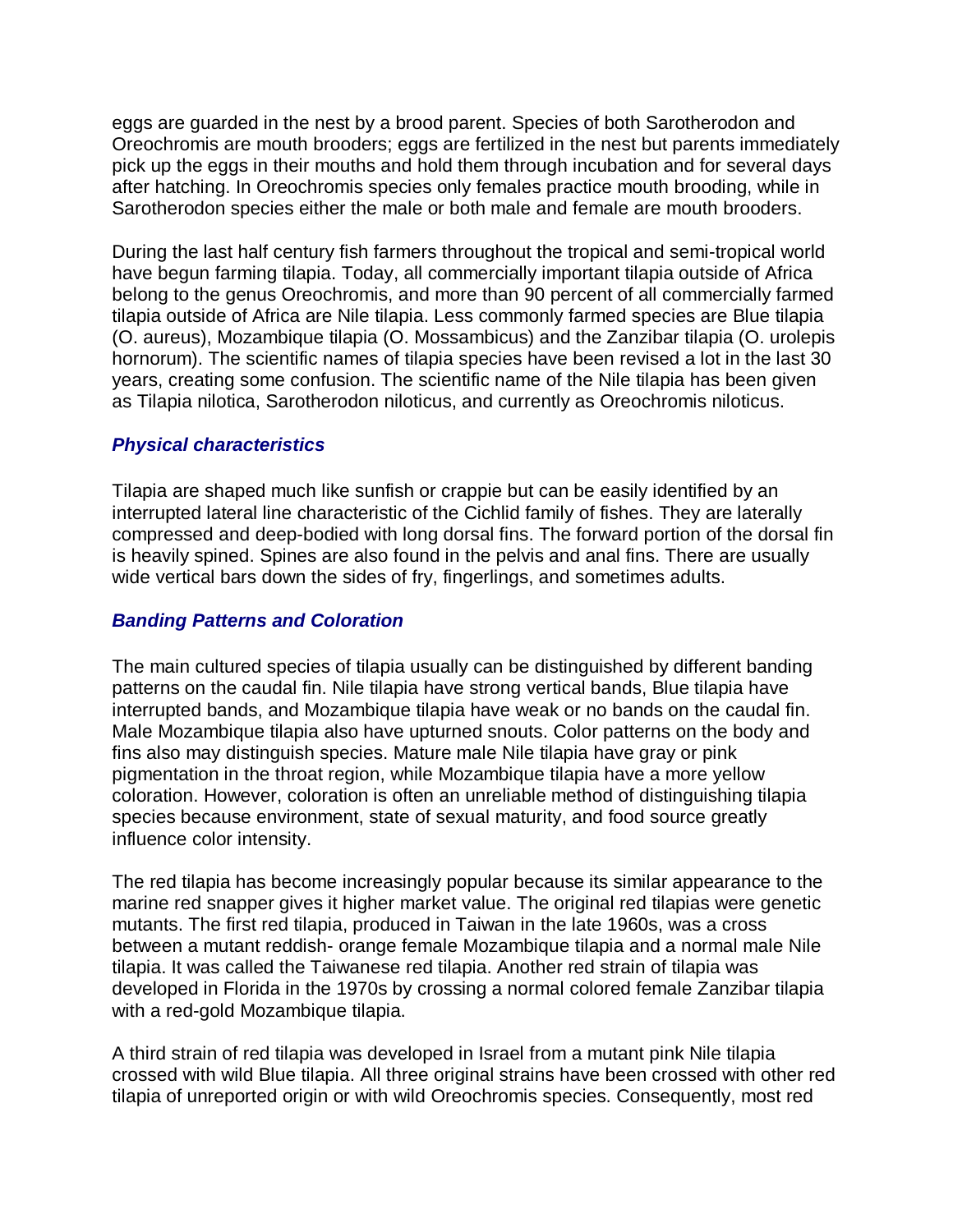tilapia in the Americas are mosaics of uncertain origin. The confused and rapidly changing genetic composition of red tilapia, as well as the lack of Òhead-to-headÓ growth comparisons between the different lines, make it difficult for a producer to identify a ÒbestÓ red strain. Other strains of tilapia selected for color include true breeding gold and yellow Mozambique lines and a Rocky Mountain white tilapia (a true breeding line originating from an aberrant Blue tilapia, subsequently crossed with Nile tilapia). Most strains selected for color do not grow well enough for food fish culture.

Identifying the species of an individual fish is further complicated by natural crossbreeding that has occurred between species. Electrophoresis is often used to determine the species composition of a group of tilapia.

#### *Reproduction*

In all Oreochromis species the male excavates a nest in the pond bottom (generally in water shallower than 3 feet) and mates with several females. After a short mating ritual the female spawns in the nest (about two to four eggs per gram of brood female), the male fertilizes the eggs, and she then holds and incubates the eggs in her mouth (buccal cavity) until they hatch. Fry remain in the femaleÕs mouth through yolk sac absorption and often seek refuge in her mouth for several days after they begin to feed.

Sexual maturity in tilapia is a function of age, size and environmental conditions. The Mozambique tilapia reaches sexual maturity at a smaller size and younger age than the Nile and Blue tilapias. Tilapia populations in large lakes mature at a later age and larger size than the same species raised in small farm ponds. For example, the Nile tilapia matures at about 10 to 12 months and 3/4 to 1 pound (350 to 500 grams) in several East African lakes. Under good growth conditions this same species will reach sexual maturity in farm ponds at an age of 5 to 6 months and 5 to 7 ounces (150 to 200 grams). When growth is slow, sexual maturity in Nile tilapia is delayed a month or two but stunted fish may spawn at a weight of less than 1 ounce (20 grams). Under good growing conditions in ponds, the Mozambique tilapia may reach sexual maturity in as little as 3 months of age, when they seldom weigh more than 2 to 4 ounces (60 to 100 grams). In poorly fertilized ponds sexually mature Mozambique tilapia may be as small as 1/2 ounce (15 grams).

Fish farming strategies that prevent overcrowding and stunting include: 1) cage farming where eggs fall through the mesh to the pond bottom before the female can collect them for brooding; 2) polyculture with a predator fish, such as fingerling largemouth bass, at 400 per acre; and 3) culture of only males (monosex). All-male culture is desirable in ponds not only to prevent overpopulation and stunting but also because males grow about twice as fast as females. Methods of obtaining predominately male fish include: 1) manually separating the sexes based on visual examination of the genital papilla of juvenile fish (Òhand-sexingÓ); 2) hybridizing between two selected species that produce all-male offspring (for example, Nile or Mozambique females crossed with Blue or Zanzibar males); 3) feeding a male hormone-treated feed to newly hatched fry for 3 to 4 weeks to produce reproductively functional males (Òsex reversalÓ); or 4) YY male